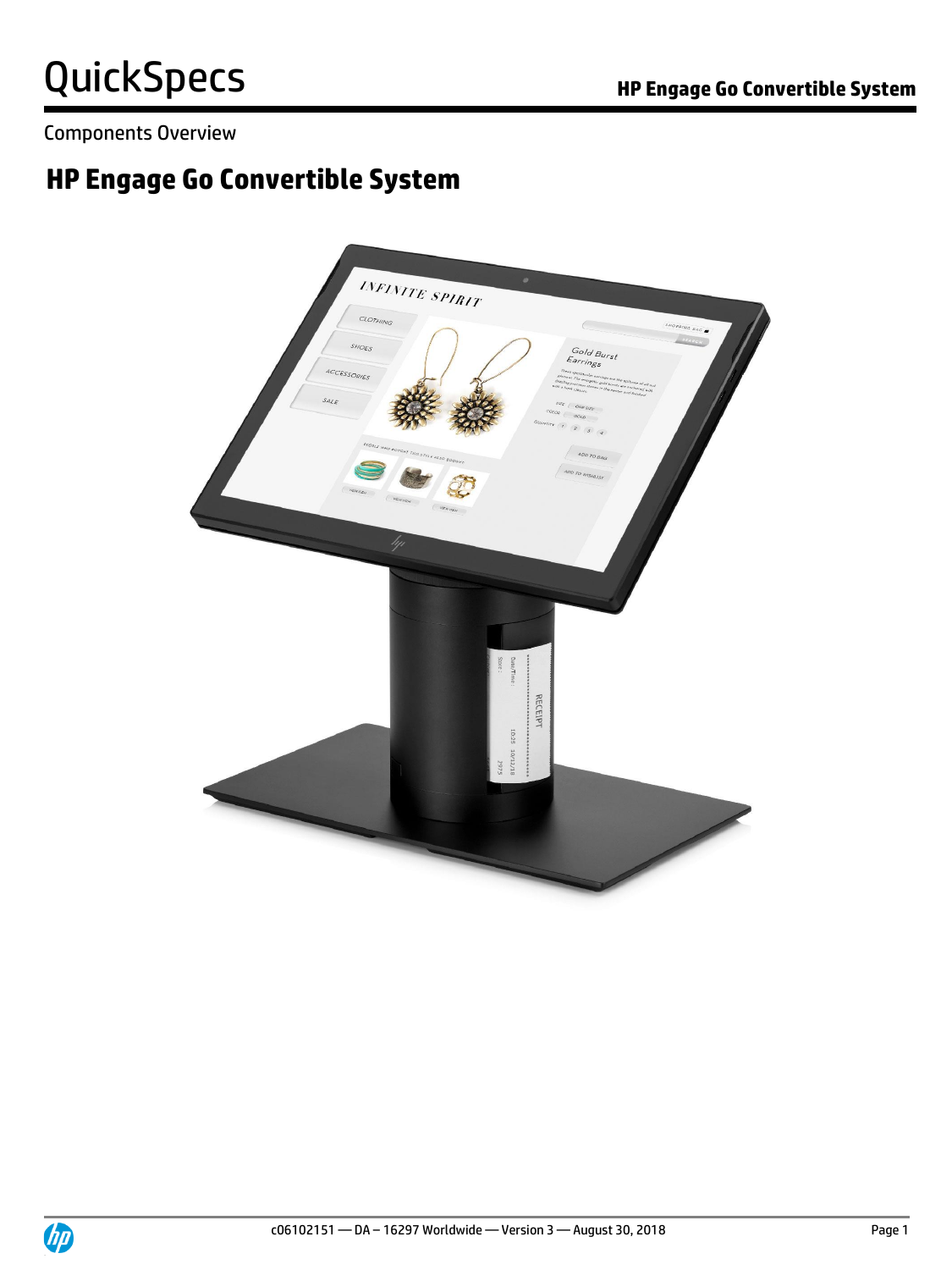Components Overview

## **HP Engage Go Mobile**



## **Front View**

- 1. Front-facing camera LED
- 2. Front-facing camera
- 3. Power button

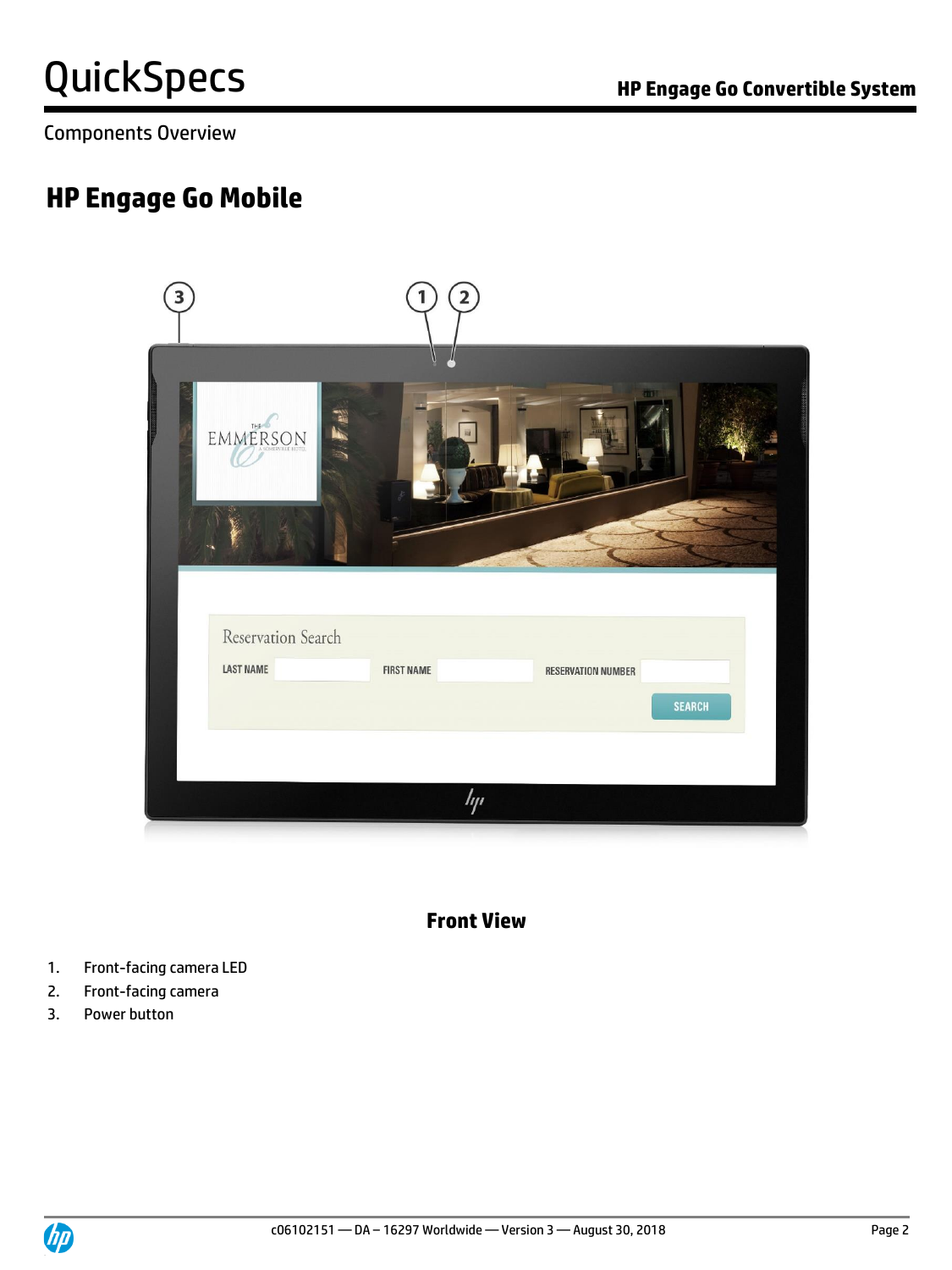## Components Overview



## **Rear View**

- 1. Rear-facing camera 6 and 1 and 1 and 1 and 1 and 1 and 1 and 1 and 1 and 1 and 1 and 1 and 1 and 1 and 1 and 1 and 1 and 1 and 1 and 1 and 1 and 1 and 1 and 1 and 1 and 1 and 1 and 1 and 1 and 1 and 1 and 1 and 1 and 1
- 2. Volume up/down example and the control of the control of the Power button
- 
- 4. Pogo pin connector to convertible dock and B. Barcode scanner trigger buttons\*

\*Only available on select SKUs

- 
- 
- 3. Fingerprint reader 7. 2 USB-C™ 3.1 ports
	-
	- 9. SIM Module

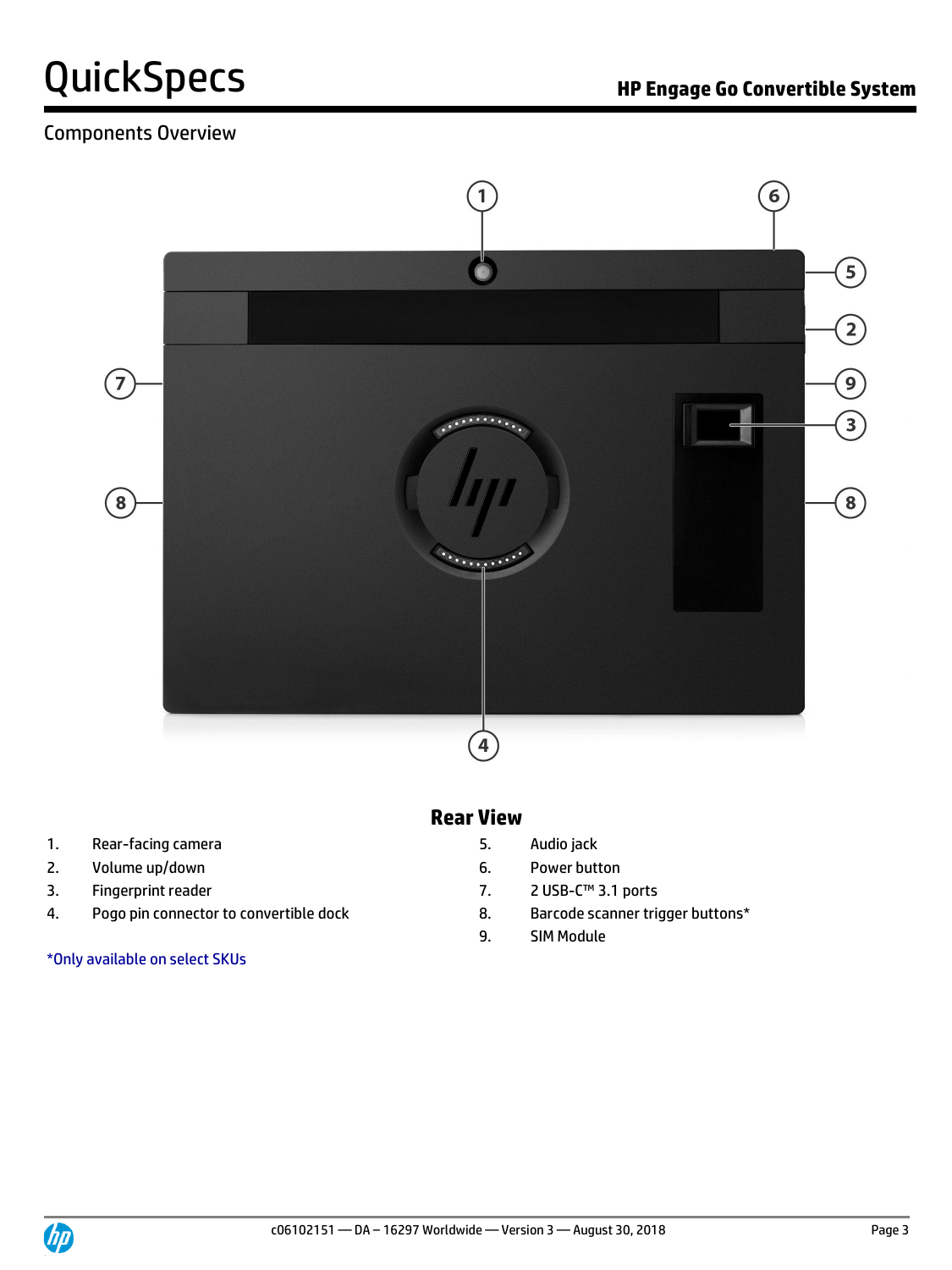Overview

## **HP Engage Go Mobile Retail Case**



Increase HP Engage Go Mobile drop specification from 3 feet (1m) to 4 feet (1.2m)\* ,\*\* (2) attach points for shoulder strap (strap included with Case) Pen loop Optional MSR attachment

\*MIL-STD 810G testing is pending and is not intended to demonstrate fitness for U.S. Department of Defense contract requirements or for military use. Test results are not a guarantee of future performance under these test conditions. Damage under the MIL STD test conditions or any accidental damage requires an optional HP Accidental Damage Protection Care Pack.

\*\*HP Total Test Process results are not a guarantee of future performance under these test conditions. Damage under the test conditions or any accidental damage requires an optional HP Accidental Damage Protection Care Pack.

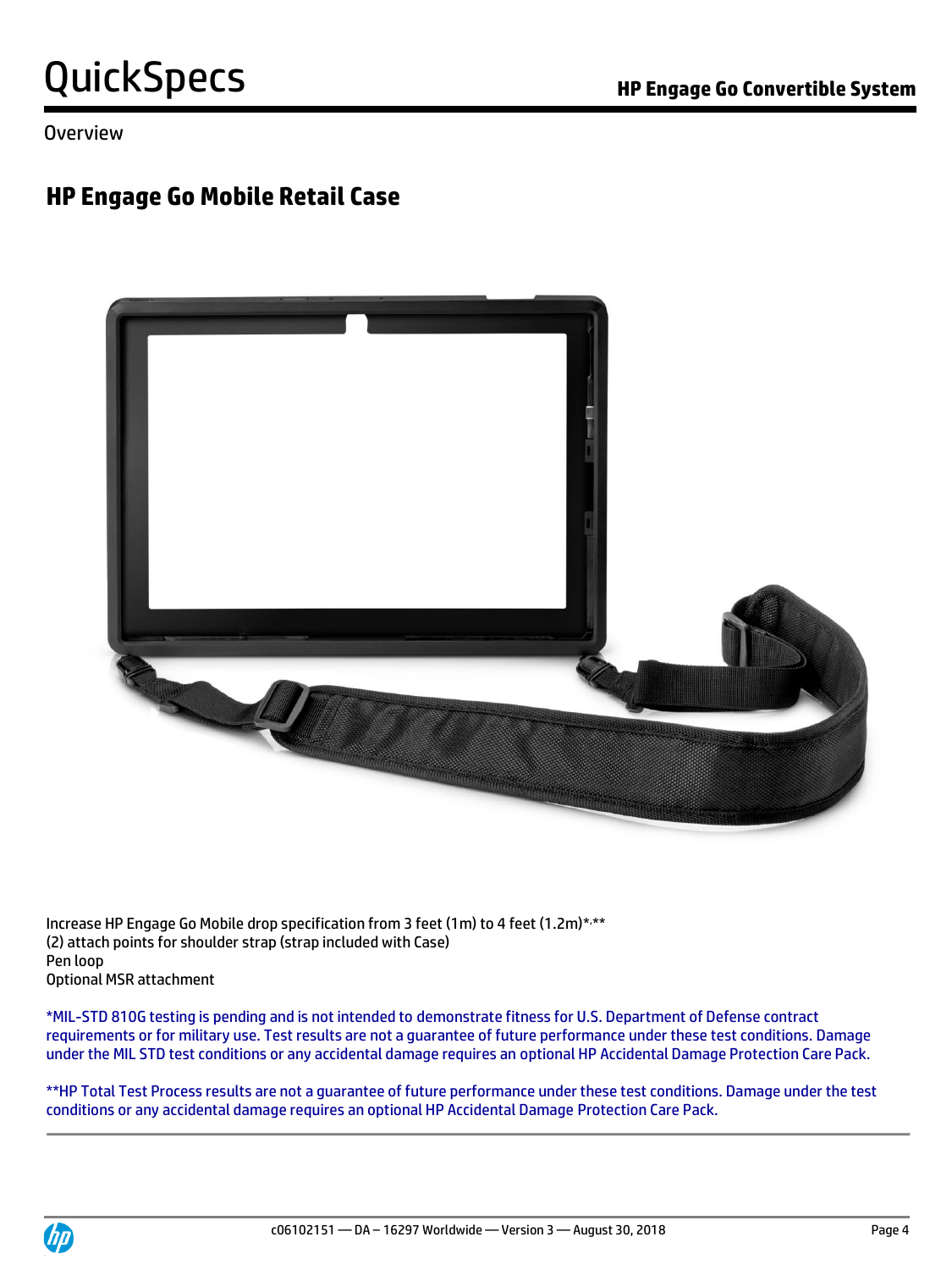Overview

## **HP Engage Go Dock**



- 10 degree tilt adjustability (angle is set between 50 and 60 degrees)
- 180 degree swivel in either direction
- Choice of standard or printer column
- HP Smart Dock (locking, unlocking)
- Push release button with LED (Amber, White, Green) for unlocking
- Pogo pin interface (power, USB, video), magnet-assisted connection with tablet
- Stability plate (attaches to HP Advanced and Basic Connectivity Base)
- Optional countertop mounting bracket
- Configurable with connectivity base
- Ebony Black or Ceramic White color

### **Dimensions (W X D X H)**

Convertible Dock (standard column)

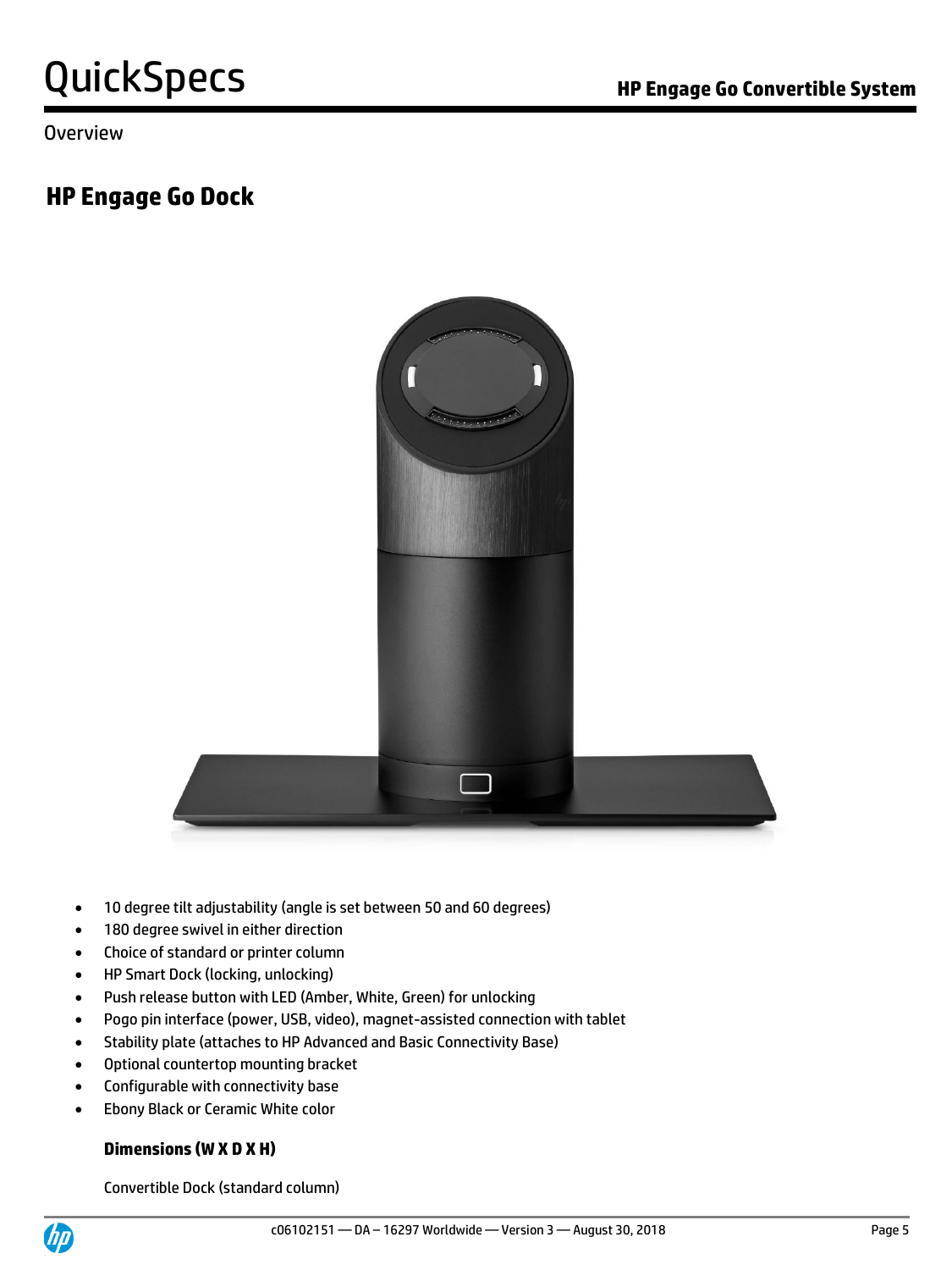#### Overview

11.18 x 6.37 in x 9.66 in 3.78 in diameter

Convertible Dock (printer column) 11.18 x 6.37 in x 11.23 in 3.78 in diameter

#### **Weight (Grams, lbs.)**

Convertible Dock (standard column) 2480g (5.49lbs)

Convertible Dock (printer column) 3050g (6.74lbs)

## **HP Engage Go Mobile**

- Windows® 10 Pro 64, Windows® 10 IoT Enterprise 2016 LTSB 64-Value, FreeDOS
- Intel® Kaby Lake Core™ and Pentium® processors
- Integrated Kaby Lake Premium PCH integrated with CPU
- 12.3" diagonal capacitive multi-touch, WUXGA+ display
- M.2 2280 solid state drives
- Soldered down LPDDR3 1866 memory
- 4-cell long life polymer battery with HP Fast Charging
- 802.11ac Wi-Fi (2x2)
- Bluetooth® 4.2 connectivity (combo card with Wi-Fi)
- LTE/HSPA+ WWAN options available (not available with barcode scanner)
- Optional integrated NFC, FPR and barcode scanner
- Ebony Black or Ceramic White color

### **DIMENSIONS AND WEIGHT**

#### **Dimensions (W X D X H)**

32.81 x 23.36 x 2.13 cm (landscape orientation, case not included) Retail Tablet 11.33 x 8.18 x 0.51 in

(landscape orientation, case included) Retail Tablet 11.89 x 8.73 x 0.72 in w/o MSR

MSR 4.01 x 0.82 x 0.54

#### **Weight (Grams, lbs.)**

Retail Tablet (case not included) 1098g (2.42lbs)

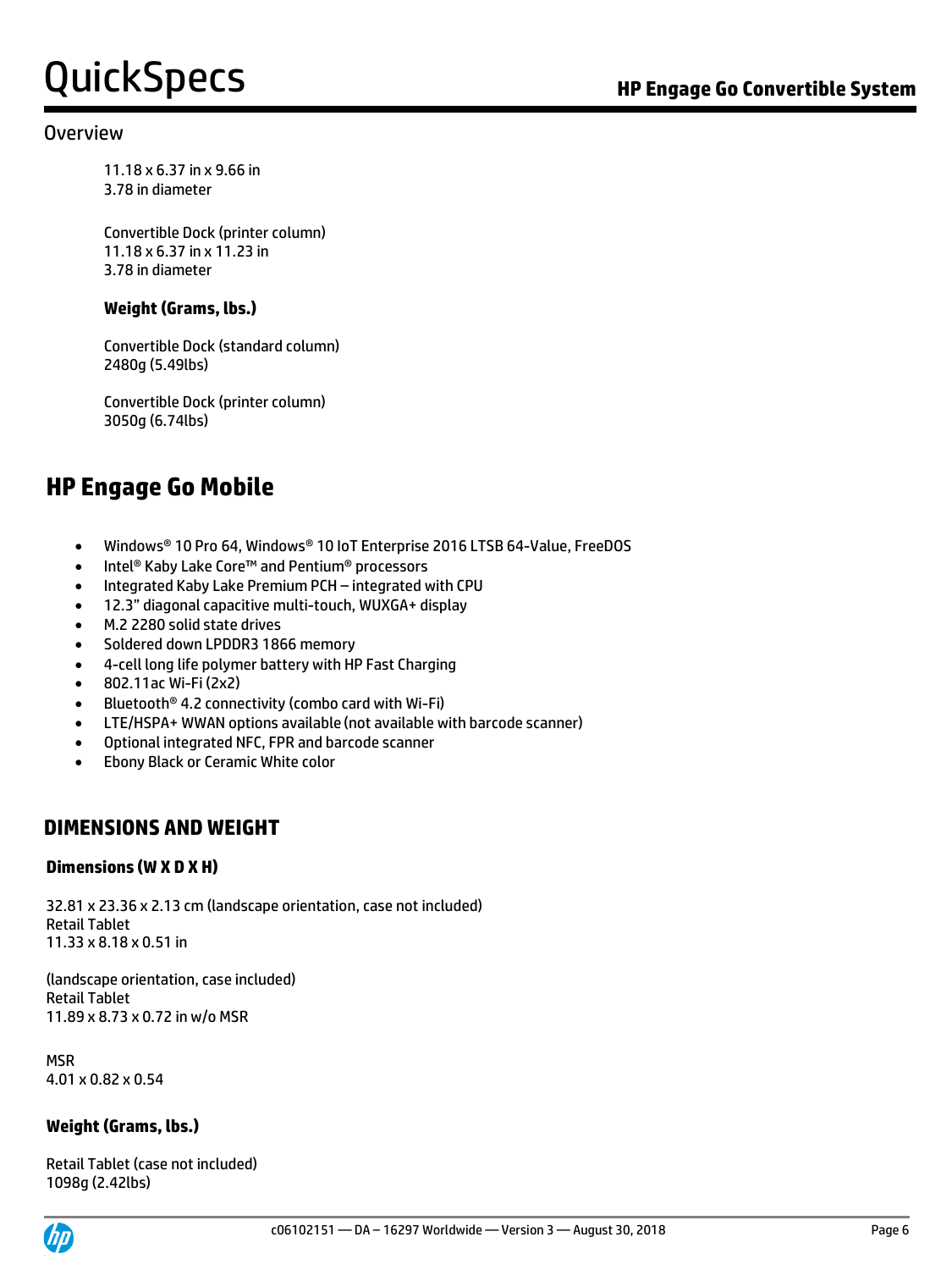### Overview

Retail Tablet (case included) 1257g (2.77lbs) w/o MSR 1306g (2.87lbs) w/ MSR

### **PORTS**

(2) USB-C™ 3.1 supports PD 2.0 and DP1.2 Alt mode (1) pogo pin connector to convertible dock

### **SERVICE AND SUPPORT**

3-year standard parts, labor and onsite limited warranty. Online technical support is available seven days a week, 24 hours a day. Certain restrictions and exclusions apply. Depending on country; 3-year limited warranty on primary battery. Optional HP Care Pack Services are extended service contracts which go beyond your standard warranties. Service levels and response times for HP Care Packs may vary depending on your geographic location. Restrictions and limitations apply. Service starts at date of hardware purchase. For details, visi[t http://www.hp.com/go/cpc.](http://www.hp.com/go/cpc)

**NOTE:** Certain restrictions and exclusions apply. Consult the HP Customer Support Center for details. <http://h20000.www2.hp.com/bizsupport/TechSupport/ProductRoot.jsp>

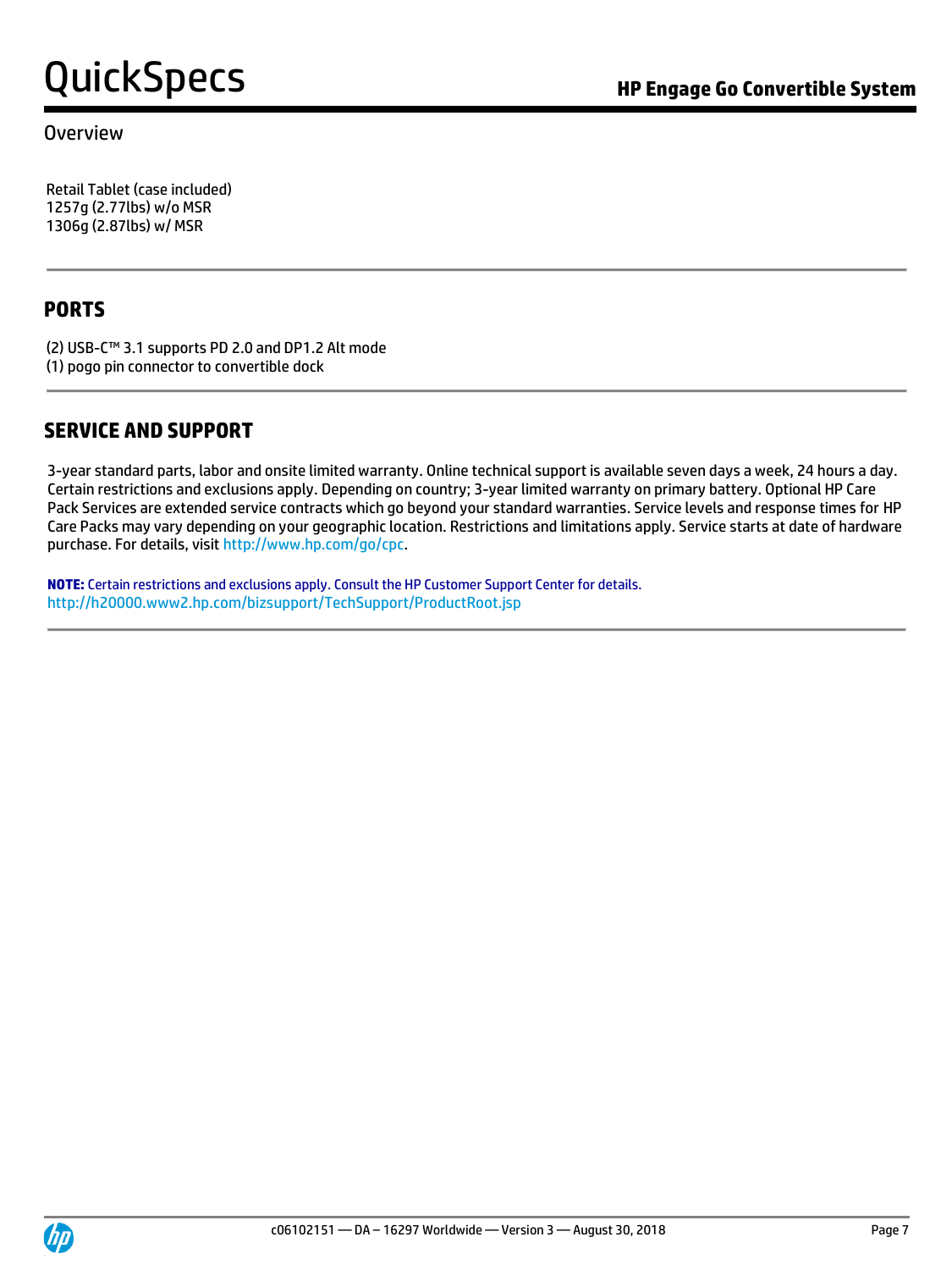Features

## **OPERATIVE SYSTEM**

#### **Preinstalled**

Windows 10 Professional (64-bit)\* Windows 10 IoT Enterprise 2016 LTSB 64-Value<sup>1</sup> FreeDOS

\* Not all features are available in all editions or versions of Windows. Systems may require upgraded and/or separately purchased hardware, drivers, software or BIOS update to take full advantage of Windows functionality. Windows 10 is automatically updated, which is always enabled. ISP fees may apply and additional requirements may apply over time for updates. See [http://www.windows.com](http://www.windows.com/).

### **PROCESSOR**

Intel® 7 th generation Core™ and Pentium® processors

- Intel® Pentium® 4410Y
- Intel® Core™ M3-7Y30
- Intel® Core™ i5-7Y57 vPro™\*\*

#### \* Chipset is integrated with processor.

\* Multi-Core is designed to improve performance of certain software products. Not all customers or software applications will necessarily benefit from use of this technology. Intel's numbering is not a measurement of higher performance.

\*\*vPRO™ is only supported on the HP Engage Go Mobile (Intel® Core™ i5-7Y57 processor) in wireless mode when configured with the Intel WLAN 8265 with vPRO™ Card. Some functionality of this technology, such as Intel Active management technology and Intel Virtualization technology, requires additional 3rd party software in order to run. Availability of future "virtual appliances" applications for Intel vPro technology is dependent on 3rd party software providers. Compatibility with future "virtual appliances" is yet to be determined.

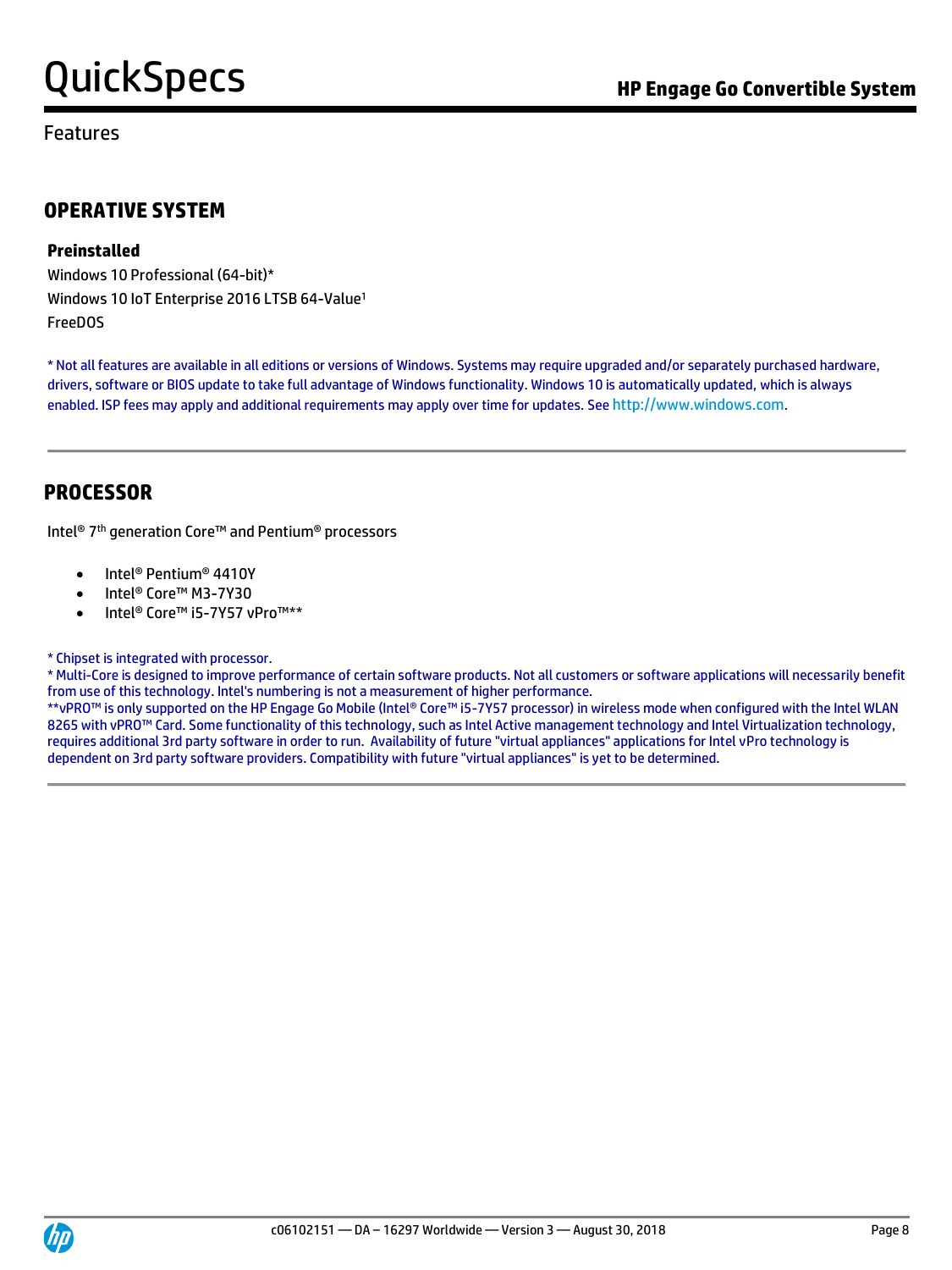### Features

### **MEMORY**

Memory Soldered Down LPDDR3 1866 253 ball Supports Dual Channel Memory Supports up to 8GB

LPDDR3 1886: 4096 MB Total System Memory (16Gb 128Mx32x4, Qty 2) 8192 MB Total System Memory (32Gb 256Mx32x4, Qty 2)

\* Onboard memory not customer accessible/upgradeable

### **STORAGE**

#### **Internal Storage Device**

Supports M.2 SSD SS 2280

M.2 128GB SATA-3 SS TLC M.2 256GB PCle Gen3x4 NVMe SS TLC \* GB = 1 billion bytes. Actual formatted capacity is less.

### **DISPLAY**

#### **Internal**

12.3" diagonal capacitive multi-touch, WUXGA+ BV WLED UWVA 72% 400 nits eDP 1.4 +PSR Ultraslim (1920x1280), featuring Corning® Gorilla® Glass 4

Features:

- 1920x1280 High Definition (FHD)\* resolution\*\*
- 3:2 aspect ratio
- Brightness (typical) 400nits (cd/m<sup>2</sup>)\*\*\*
- 10-point capacitive touch solution, direct bonding
- Anti-smudge with Corning® Gorilla® Glass 4

\*High definition (HD) content is required to view high-definition images

\*\*Resolutions are dependent upon monitor capability, and resolution and color depth settings.

\*\*\* All specifications represent the typical specifications provided by HP's component manufacturers; actual performance may vary either higher or lower.

### **GRAPHICS**

Intel UMA Graphics (GT2) – with shared video memory\*

\*Shared video memory (UMA) uses part of the total system memory for video performance. System memory dedicated to video performance is not available for other use by other programs.

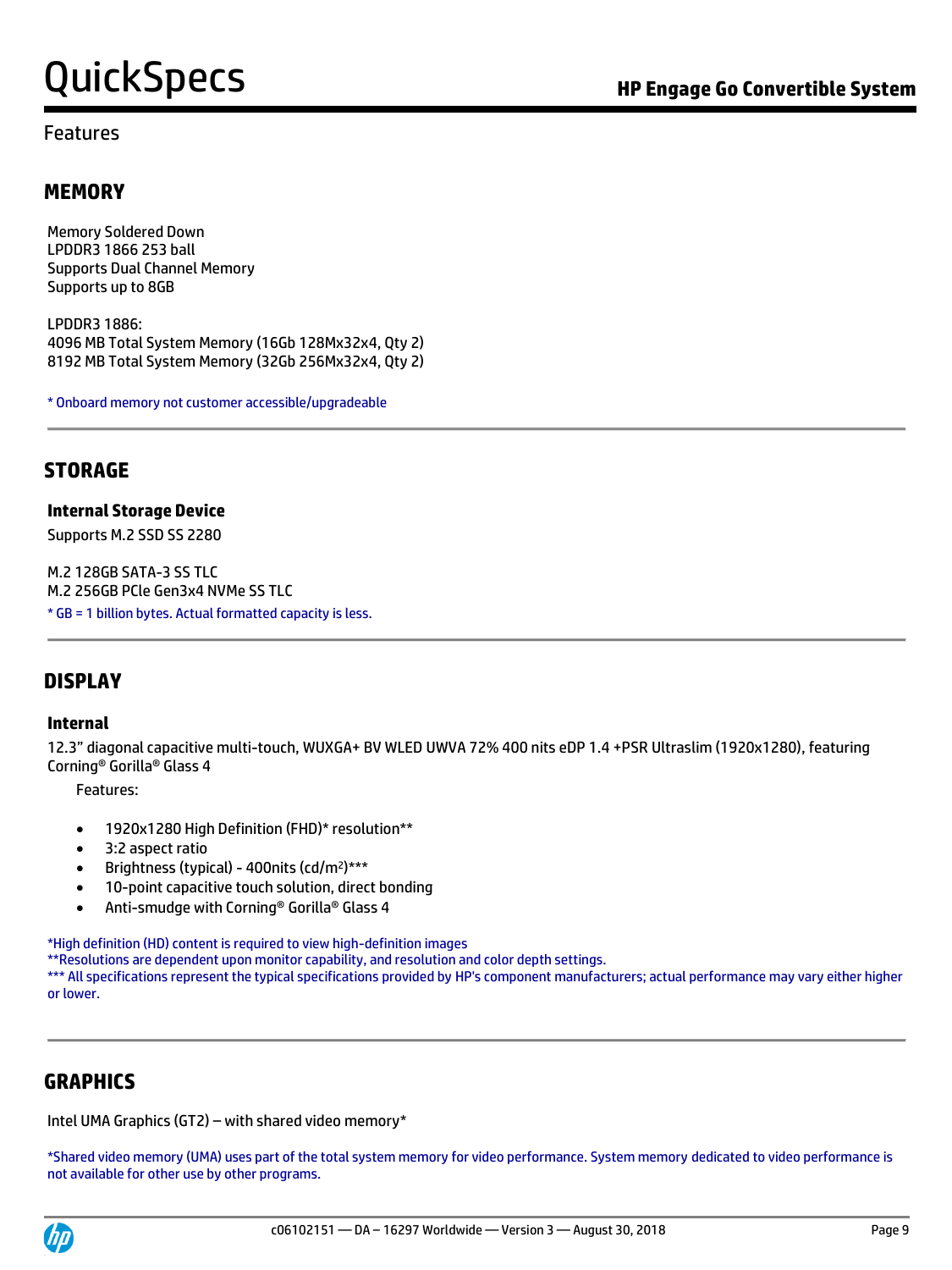### Features

## **NETWORKING/COMMUNICATIONS**

#### **Integrated Wi-Fi\***

Intel Wireless-AC 8265 802.11ac 2x2 WiFi + BT4.2 Combo Adaptor (non-vPro<sup>1</sup>) Intel Wireless-AC 8265 802.11ac 2x2 WiFi + BT4.2 Combo Adaptor (vPro<sup>1</sup>)

WLAN Antennas (2) (configured with panel on all units) Bluetooth® Disabled IOPT Support for Miracast Supports WLAN/LAN/WWAN switching Support HP Connection Optimizer with WiFi Load balancing Support S3/S4 Wake on Wireless LAN Support for DYNAMIC WiFi SAR in BIOS Disclaimer required to document that Dynamic Regulatory Solution, will auto-change AC WLAN to abgn by passive scan when entering Indonesia.

#### **WWAN\*\***

LTE CAT4: Huawei HP lt4132, LTE/HSPA+ w/GPS M.2 LTE CAT9: Qualcomm® Snapdragon X12 LTE-Advanced

SIM Module: (user-accessible on side of slate) (4FF/nano SIM). (SIM module installed in factory when Service Provider is configured) WWAN Antennas (2) WWAN cards are compatible with a programmable removable eSIM WWAN and BCS configurations are mutually exclusive

#### **GPS**

U-Blox GPS EVA-M8M M.2/USB GPS and WWAN configurations are mutually exclusive

#### **NFC**

NXP NPC300 Near Field Communication Module

\*Wireless cards are optional or add-on features and requires separately purchased wireless access point and internet service. Availability of public wireless access points limited. The specifications for the 802.11ac WLAN are draft specifications and are not final. If the final specifications differ from the draft specifications, it may affect the ability of the system to communicate with other 802.11ac WLAN devices.

\*\*WWAN is an optional feature and requires factory configuration? WWAN use requires separately purchased service contract. Check with service provider for coverage and availability in your area. Connection speeds will vary due to location, environment, network conditions, and other factors. 4G LTE not available on all products, and in all regions.

<sup>1</sup>vPRO™ is only supported on the HP Engage Go Mobile (Intel® Core™ i5-7Y57 processor) in wireless mode when configured with the Intel WLAN 8265 with vPRO™ Card

### **AUDIO/MULTIMEDIA**

#### **Audio**

HD Audio Audio Solution Codec CX7750 Stereo Speakers (2)

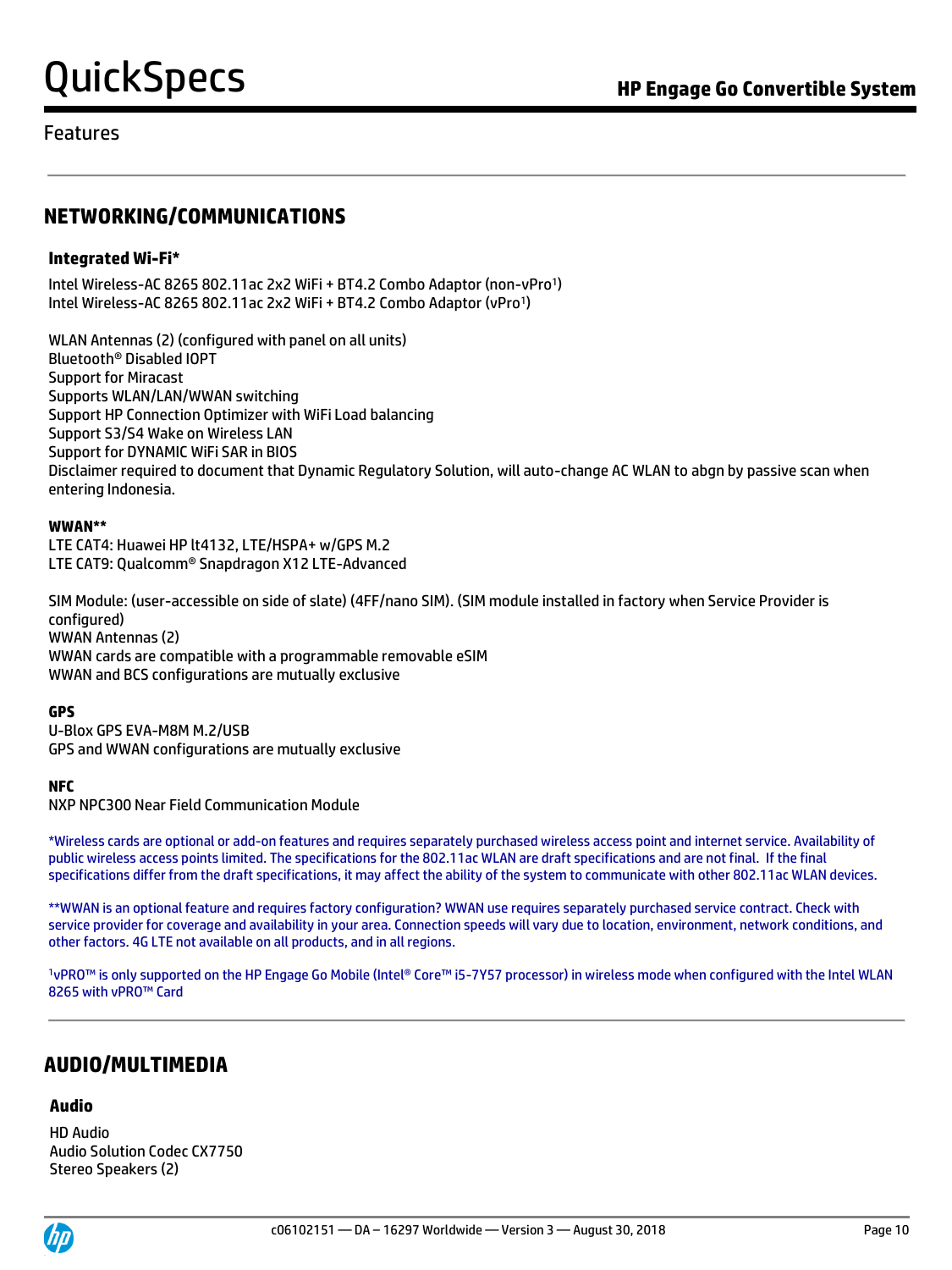### Features

#### **Cameras**

RGB Camera: Front facing camera 5MP with webcam LED indicator Back Camera: 8MP

#### **Sensors**

Accelerometer Gyroscope Ambient light sensor Magnetometer

### **POWER**

### **Power Supply**

HP 65W USB Type-C™ AC Adapter non-PFC, Length: DC = 1.8m - Supports HP Fast Charging

#### **Battery\***

4-cell Long Life Polymer 47Whr (3.055Ahr) - Supports HP Fast Charging

\*Windows 10 MM14 Battery life will vary depending on various factors including product model, configuration, loaded applications, features, use, wireless functionality, and power management settings. The maximum capacity of the battery will naturally decrease with time and usage. See<http://www.bapco.com/> for additional details.

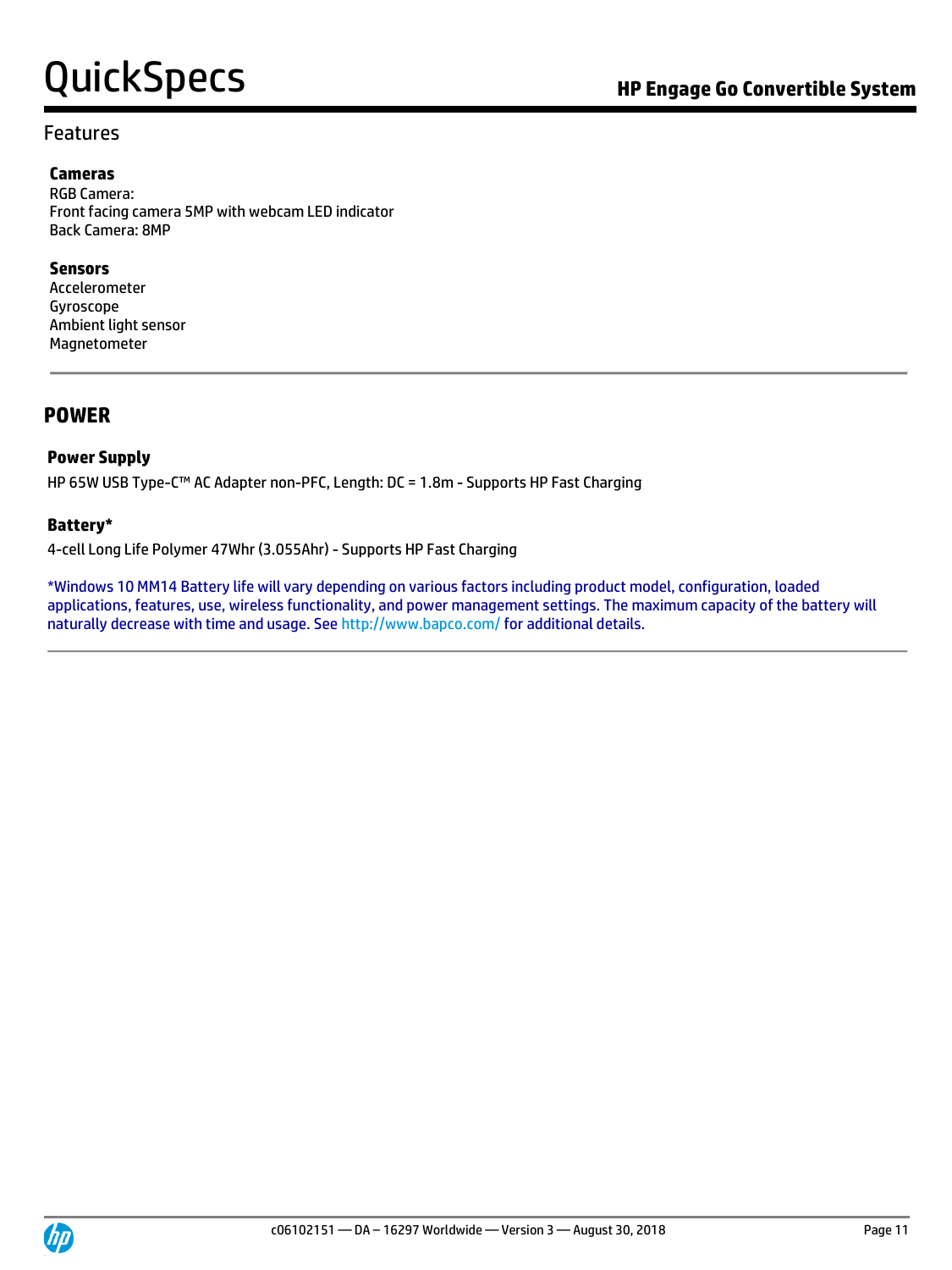## Technical Specifications

#### **BIOS**

HP BIOSphere Gen4 9 Secure Erase Absolute Persistence Module<sup>1</sup> Allow BIOS Rollback HP DriveLock & Automatic DriveLock Hardware Root or Trust HP BIOS Protection (NIST 800-147) HP SpareKey Hybrid Boot Master Record Security Measured Boot Power On Authentication Pre-Boot Security

#### **Connectivity**

HP MAC Address Manager HP Connection Optimizer v2 iPass

#### **Platform Enabling Apps & Support**

HP 3D DriveGuard \* HP Hotkey Support HP JumpStart HP Notifications HP Recovery Manager HP Support Assistant<sup>4</sup> HP LAN/WLAN/WWAN switching HP Power Manager \* (w/ thermals support)

#### **Microsoft Products**

Buy Office Bing Search Skype<sup>2</sup>

#### **Client Security Software**

HP Client security Gen3<sup>6</sup> Device Access Manager Intel Authenticate v2.5 HP Sure Click<sup>7</sup> HP Sure Start Gen48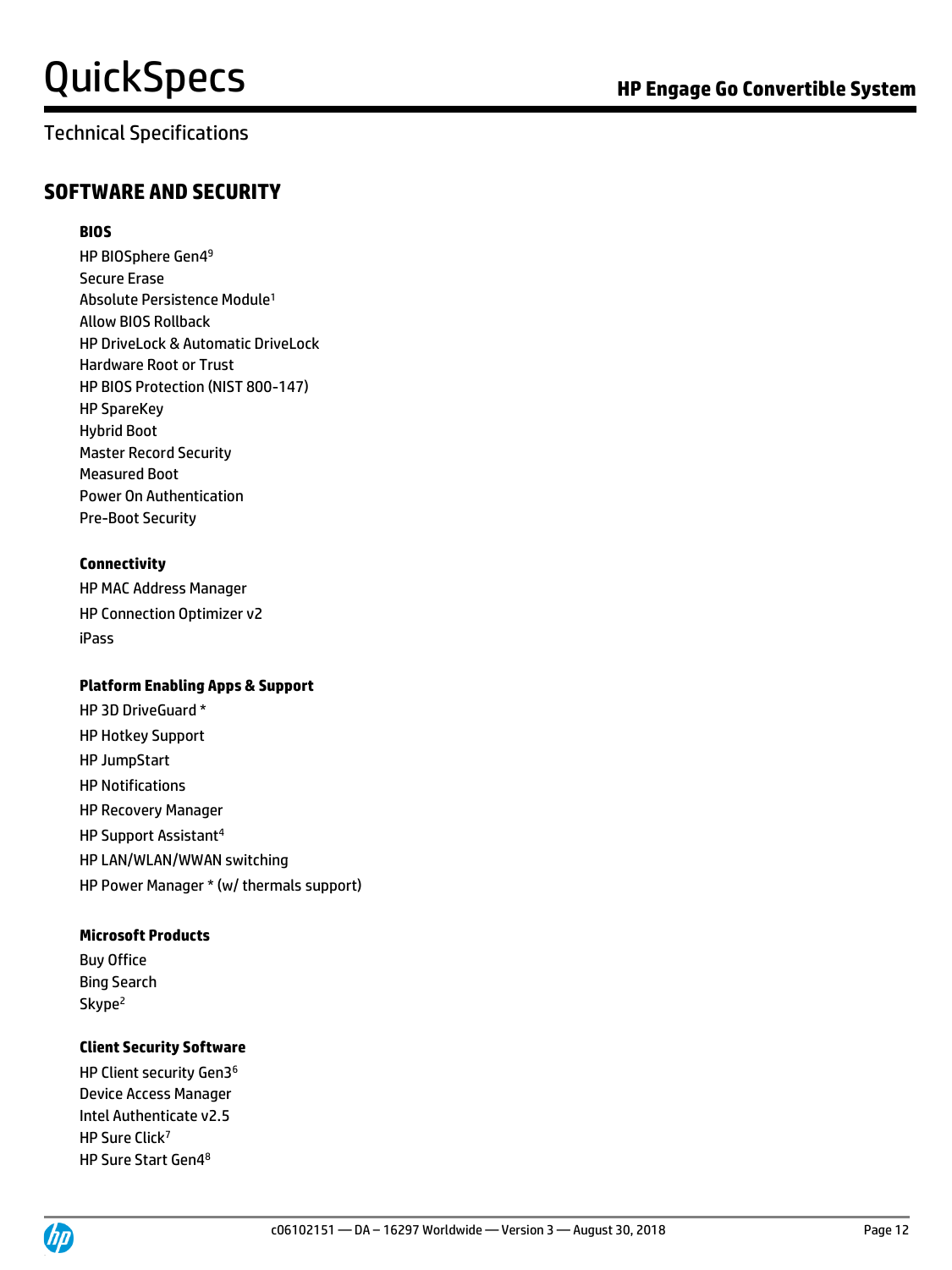### Technical Specifications

#### **Manageability**

Discover HP Touchpoint Manager HP Driver Packs (quarterly)<sup>3</sup> HP System Software Manager (SSM)<sup>3</sup> HP BIOS Config Utility (BCU)<sup>3</sup> HP Client Catalog<sup>3</sup> HP Client Integration Kit (CIK) HP Client Security & Intel Authenticate Microsoft Device Guard<sup>10</sup> Credential Guard<sup>10</sup> TPM config management HP Audio Control HP Power Manager HPIA Integration & Recipes Recipes HP MIK for Microsoft SCCM Gen 2.5<sup>5</sup> HP Image Assistant Gen3

For more information on HP Client Management Solutions refer to[: http://www.hp.com/go/clientmanagement.](http://www.hp.com/go/clientmanagement)

#### **Standard**

TPM 2.0 SLB9670 (Infineon; soldered down) Drive encryption pre-boot (Password)

#### **Optional**

HP Fingerprint Reader – Crossmatch

1. BIOS Absolute Persistence module is shipped turned off, and will be activated when customers purchase and activate a subscription. Service may be limited. Check with Absolute for availability outside the U.S. The optional subscription service of Absolute Recovery Guarantee is a limited warranty. Certain conditions apply. For full details visit: <http://www.absolute.com/company/legal/agreements/computrace-agreement>. If Data Delete is utilized, the Recovery Guarantee payment is null and void. In order to use the Data Delete service, customers must first sign a Pre-Authorization Agreement and either create a PIN or purchase one or more RSA SecurID tokens from Absolute Software. 2. Skype is not offered in China.

3. Not preinstalled, however available for download at <http://www.hp.com/go/clientmanagement>

4. Requires Windows and Internet Access

5. HP Manageability Integration Kit can be downloaded from

<http://www8.hp.com/us/en/ads/clientmanagement/overview.html>

6. Requires Windows and Intel®.

7. HP Sure Click is available on select HP platforms and supports Microsoft® Internet Explorer, Google Chrome, and Chromium™. Supported attachments include Microsoft Office (Word, Excel, PowerPoint) and PDF files in read only mode. Check <http://h20195.www2.hp.com/v2/GetDocument.aspx?docname=4AA7-0922ENW> for all compatible platforms as they become available.

8. HP Sure Start Gen4 is available on the HP Engage Go Mobile equipped with 7th generation Intel® processors. 9. HP BIOSphere Gen4 is available on the HP Engage Go Mobile equipped with 7th generation Intel® processors. 10. Microsoft Device Guard and Credential Guard are available with Windows 10 IoT Enterprise 2016 delivered from HP or to customers with a volume license to use Windows 10 Enterprise. Microsoft Device Guard and Credential Guard are not available with Windows 10 Pro. The installation of Windows 10 Enterprise and Microsoft Device Guard and Credential Guard are available through HP Configuration & Deployment Services.

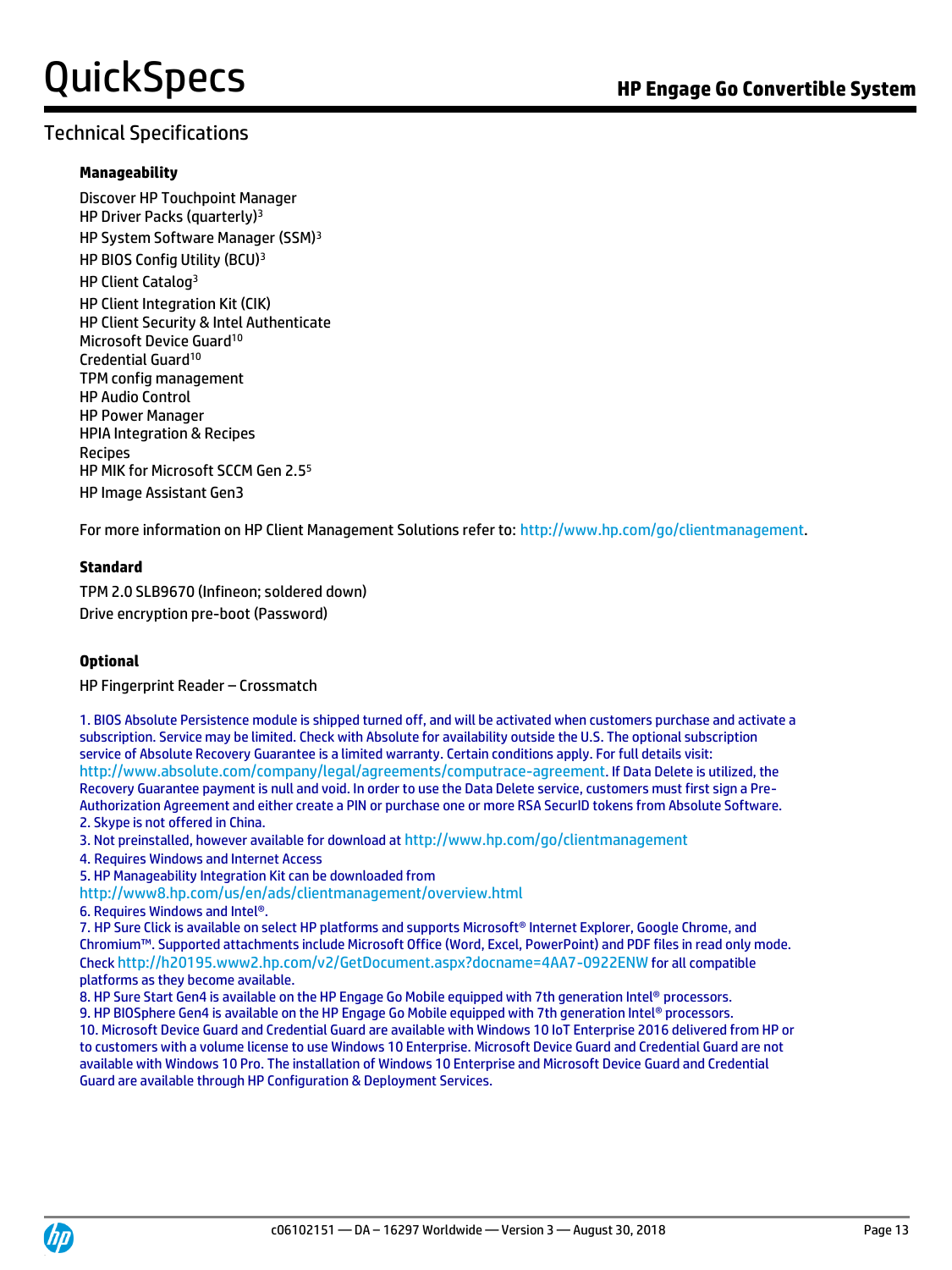## Technical Specifications

## **ENVIRONMENTAL DATA**

| <b>Eco-Label Certifications</b> | This product has received or is in the process of being certified to the following approvals and may             |                      |                               |                      |
|---------------------------------|------------------------------------------------------------------------------------------------------------------|----------------------|-------------------------------|----------------------|
| & declarations                  | be labeled with one or more of these marks:                                                                      |                      |                               |                      |
|                                 | • IT ECO declaration                                                                                             |                      |                               |                      |
|                                 | • US ENERGY STAR®                                                                                                |                      |                               |                      |
|                                 | • EPEAT® Gold registered in the United States. See http://www.epeat.net for registration status in               |                      |                               |                      |
|                                 | your country. See HP's 3rd party option store for solar energy accessory at                                      |                      |                               |                      |
|                                 | http://www.hp.com/go/options.                                                                                    |                      |                               |                      |
|                                 |                                                                                                                  |                      |                               |                      |
| <b>System Configuration</b>     | The configuration used for the Energy Consumption and Declared Noise Emissions data for the                      |                      |                               |                      |
|                                 | Notebook model is based on a "Typically Configured Notebook".                                                    |                      |                               |                      |
| <b>Energy Consumption</b>       |                                                                                                                  |                      |                               |                      |
| (in accordance with US          |                                                                                                                  |                      |                               |                      |
| <b>ENERGY STAR® test</b>        |                                                                                                                  |                      |                               |                      |
| method)                         | 115VAC, 60Hz                                                                                                     | 230VAC, 50Hz         |                               | 100VAC, 60Hz         |
| <b>Normal Operation (Short</b>  | 5.62 W                                                                                                           | 5.87 W               |                               | 5.76W                |
| idle)                           |                                                                                                                  |                      |                               |                      |
| <b>Normal Operation (Long</b>   | 3.48 W                                                                                                           | 3.18W                |                               | 3.10W                |
| idle)                           |                                                                                                                  |                      |                               |                      |
| Sleep                           | 0.49W                                                                                                            | 0.61W                |                               | 0.57W                |
| Off                             | 0.46W                                                                                                            | 0.42W                |                               | 0.46W                |
|                                 | NOTE: Energy efficiency data listed is for an ENERGY STAR® compliant product if offered within the model         |                      |                               |                      |
|                                 | family. HP computers marked with the ENERGY STAR® Logo are compliant with the applicable U.S.                    |                      |                               |                      |
|                                 | Environmental Protection Agency (EPA) ENERGY STAR® specifications for computers. If a model family does not      |                      |                               |                      |
|                                 | offer ENERGY STAR® compliant configurations, then energy efficiency data listed is for a typically configured PC |                      |                               |                      |
|                                 | featuring a hard disk drive, a high efficiency power supply, and a Microsoft Windows® operating system.          |                      |                               |                      |
| <b>Heat Dissipation*</b>        | 115VAC, 60Hz                                                                                                     | 230VAC, 50Hz         |                               | 100VAC, 60Hz         |
| <b>Normal Operation (Short</b>  | 19 BTU/hr                                                                                                        | 20 BTU/hr            |                               | 20 BTU/hr            |
| idle)                           |                                                                                                                  |                      |                               |                      |
| <b>Normal Operation (Long</b>   | 12 BTU/hr                                                                                                        | 11 BTU/hr            |                               | 11 BTU/hr            |
| idle)                           |                                                                                                                  |                      |                               |                      |
| Sleep<br>Off                    | 2 BTU/hr<br>BTU/hr                                                                                               | 2 BTU/hr<br>1 BTU/hr |                               | 2 BTU/hr<br>1 BTU/hr |
|                                 | NOTE: Heat dissipation is calculated based on the measured watts, assuming the service level is attained for     |                      |                               |                      |
|                                 | one hour.                                                                                                        |                      |                               |                      |
| <b>Declared Noise</b>           | <b>Sound Power</b>                                                                                               |                      | <b>Sound Pressure</b>         |                      |
| <b>Emissions</b>                | (L <sub>WAd</sub> , bels)                                                                                        |                      | (L <sub>DAm</sub> , decibels) |                      |
| (in accordance with             |                                                                                                                  |                      |                               |                      |
| ISO 7779 and ISO 9296)          |                                                                                                                  |                      |                               |                      |
| Typically Configured -          | 2.5                                                                                                              |                      |                               | 15                   |
| Idle                            |                                                                                                                  |                      |                               |                      |
| Fixed Disk - Random             | 2.6                                                                                                              |                      |                               | 15                   |
| writes                          |                                                                                                                  |                      |                               |                      |
| <b>Longevity and Upgrading</b>  | This product can be upgraded, possibly extending its useful life by several years. Upgradeable                   |                      |                               |                      |
|                                 | features and/or components contained in the product may include:<br>• 3 USB ports                                |                      |                               |                      |
|                                 |                                                                                                                  |                      |                               |                      |
|                                 | • 1 PC card slot (type I/II)                                                                                     |                      |                               |                      |
|                                 | • 1 ExpressCard/54 slot<br>• 1 IEEE 1394 Port                                                                    |                      |                               |                      |
|                                 |                                                                                                                  |                      |                               |                      |
|                                 | • 2 SODIMM memory slots                                                                                          |                      |                               |                      |
|                                 | . Optional expansion base docking station                                                                        |                      |                               |                      |
|                                 | . 1 multi-bay II storage port                                                                                    |                      |                               |                      |
|                                 | · Interchangeable HDD                                                                                            |                      |                               |                      |
|                                 |                                                                                                                  |                      |                               |                      |

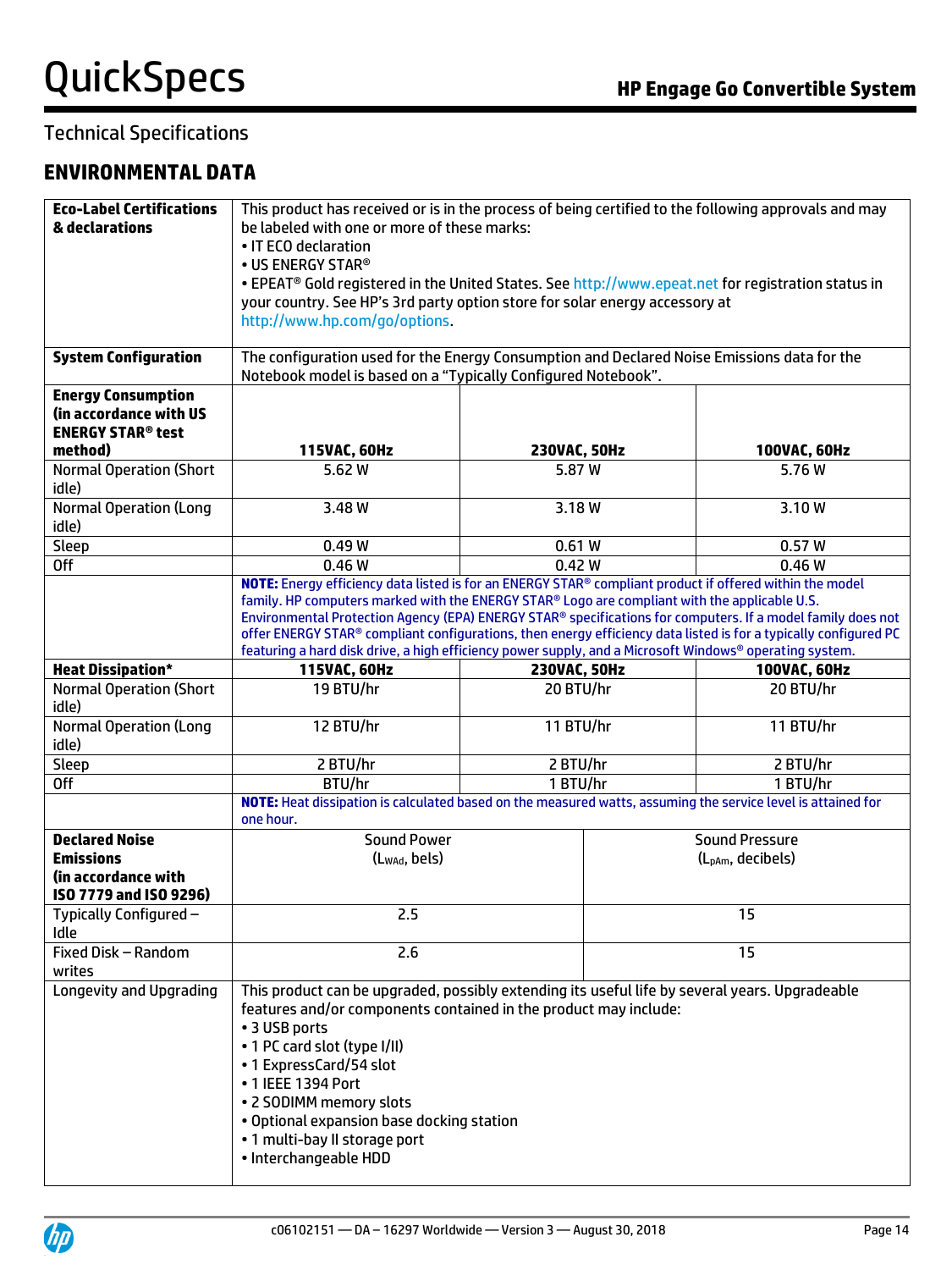## Technical Specifications

|                               | Spare parts are available throughout the warranty period and or for up to "5" years after the end of<br>production. |                                                                                                     |                  |
|-------------------------------|---------------------------------------------------------------------------------------------------------------------|-----------------------------------------------------------------------------------------------------|------------------|
| <b>Batteries</b>              | This battery(s) in this product comply with EU Directive 2006/66/EC                                                 |                                                                                                     |                  |
|                               |                                                                                                                     |                                                                                                     |                  |
|                               |                                                                                                                     | Batteries used in the product do not contain:                                                       |                  |
|                               |                                                                                                                     | Mercury greater the 1ppm by weight                                                                  |                  |
|                               |                                                                                                                     | Cadmium greater than 20ppm by weight                                                                |                  |
|                               |                                                                                                                     |                                                                                                     |                  |
|                               |                                                                                                                     | Battery size: CR2032 (coin cell)                                                                    |                  |
| <b>Additional Information</b> | <b>Battery type: Lithium</b>                                                                                        |                                                                                                     |                  |
|                               | 2011/65/EC.                                                                                                         | . This product is in compliance with the Restrictions of Hazardous Substances (RoHS) directive -    |                  |
|                               |                                                                                                                     | . This HP product is designed to comply with the Waste Electrical and Electronic Equipment (WEEE)   |                  |
|                               | Directive - 2002/96/EC.                                                                                             |                                                                                                     |                  |
|                               |                                                                                                                     | . This product is in compliance with California Proposition 65 (State of California; Safe Drinking  |                  |
|                               |                                                                                                                     | Water and Toxic Enforcement Act of 1986).                                                           |                  |
|                               |                                                                                                                     | . This product is in compliance with the IEEE 1680 (EPEAT) standard at the <gold> level, see</gold> |                  |
|                               | www.epeat.net                                                                                                       |                                                                                                     |                  |
|                               |                                                                                                                     | . Plastics parts weighing over 25 grams used in the product are marked per ISO11469 and ISO1043.    |                  |
|                               |                                                                                                                     | . This product contains 8.4% post-consumer recycled plastic (by wt.)                                |                  |
| <b>Packaging Materials</b>    | <b>External:</b>                                                                                                    | . This product is 95.9% recycle-able when properly disposed of at end of life.                      |                  |
|                               |                                                                                                                     | PAPER/Corrugated                                                                                    | 310 <sub>g</sub> |
|                               | Internal:                                                                                                           | PAPER/Paperboard                                                                                    | 60 <sub>g</sub>  |
|                               |                                                                                                                     | PLASTIC/Polyethylene Expanded - EPE                                                                 | 69 g             |
|                               |                                                                                                                     | PLASTIC/Polyethylene low density - LDPE                                                             | 14q              |
| <b>Material Usage</b>         |                                                                                                                     | This product does not contain any of the following substances in excess of regulatory limits (refer |                  |
|                               |                                                                                                                     | to the HP General Specification for the Environment at                                              |                  |
|                               |                                                                                                                     | http://www.hp.com/hpinfo/globalcitizenship/environment/pdf/gse.pdf):                                |                  |
|                               | • Asbestos<br>• Certain Azo Colorants                                                                               |                                                                                                     |                  |
|                               |                                                                                                                     | . Certain Brominated Flame Retardants - may not be used as flame retardants in plastics             |                  |
|                               | • Cadmium                                                                                                           |                                                                                                     |                  |
|                               |                                                                                                                     | • Chlorinated Hydrocarbons                                                                          |                  |
|                               | • Chlorinated Paraffins                                                                                             |                                                                                                     |                  |
|                               | • Formaldehyde                                                                                                      |                                                                                                     |                  |
|                               | • Halogenated Diphenyl Methanes                                                                                     |                                                                                                     |                  |
|                               | • Lead carbonates and sulfates                                                                                      |                                                                                                     |                  |
|                               | • Lead and Lead compounds<br>• Mercuric Oxide Batteries                                                             |                                                                                                     |                  |
|                               | . Nickel – finishes must not be used on the external surface designed to be frequently handled or                   |                                                                                                     |                  |
|                               | carried by the user.                                                                                                |                                                                                                     |                  |
|                               | . Ozone Depleting Substances                                                                                        |                                                                                                     |                  |
|                               | • Polybrominated Biphenyls (PBBs)                                                                                   |                                                                                                     |                  |
|                               | . Polybrominated Biphenyl Ethers (PBBEs)                                                                            |                                                                                                     |                  |
|                               | • Polybrominated Biphenyl Oxides (PBBOs)                                                                            |                                                                                                     |                  |
|                               | • Polychlorinated Biphenyl (PCB)                                                                                    |                                                                                                     |                  |
|                               | • Polychlorinated Terphenyls (PCT)                                                                                  |                                                                                                     |                  |
|                               | . Polyvinyl Chloride (PVC) - except for wires and cables, and certain retail packaging has been                     |                                                                                                     |                  |
|                               | voluntarily removed from most applications.<br>• Radioactive Substances                                             |                                                                                                     |                  |
|                               | . Tributyl Tin (TBT), Triphenyl Tin (TPT), Tributyl Tin Oxide (TBTO)                                                |                                                                                                     |                  |
|                               |                                                                                                                     |                                                                                                     |                  |

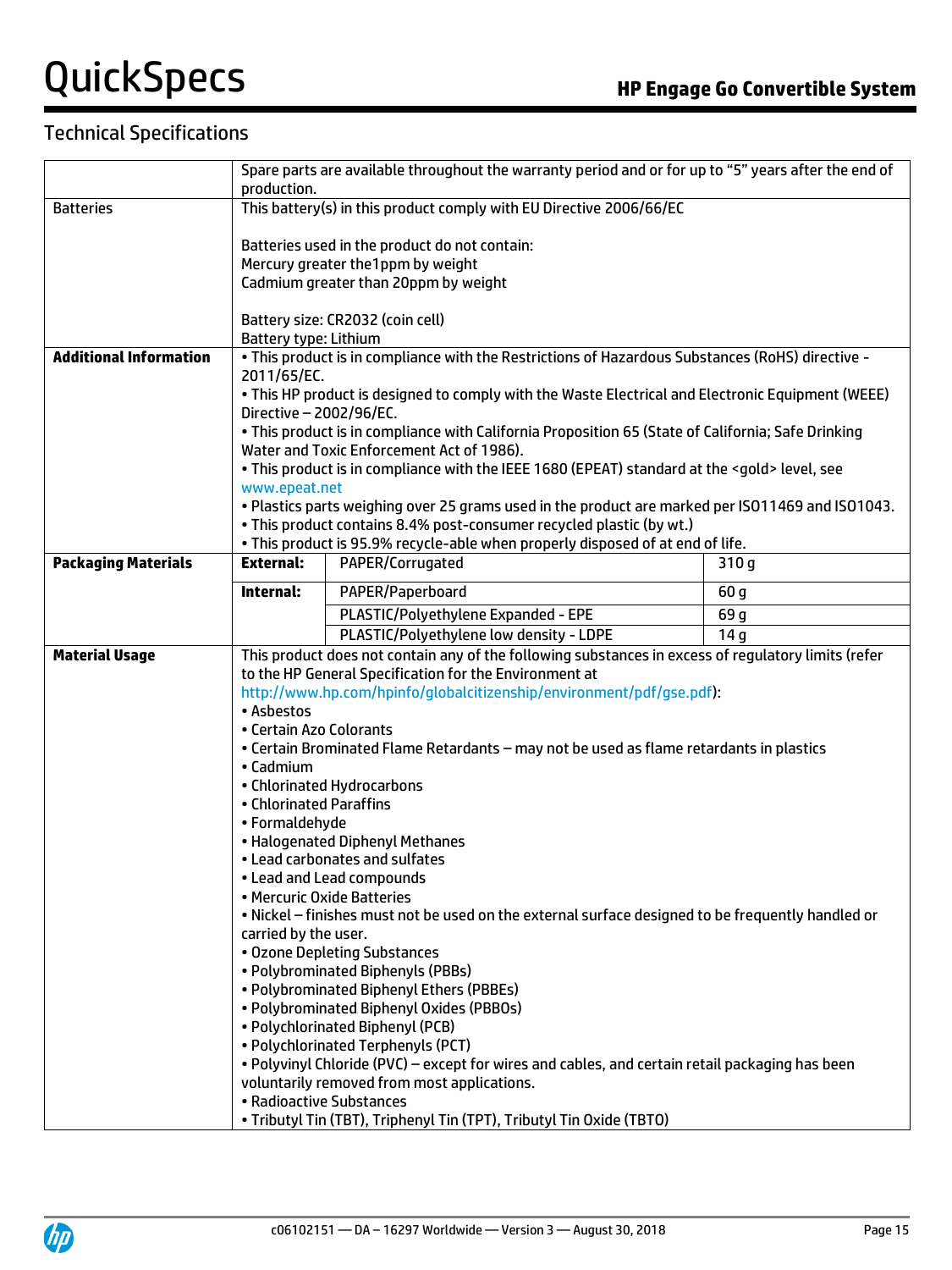## Technical Specifications

| <b>Packaging Usage</b>        | HP follows these guidelines to decrease the environmental impact of product packaging:                                                                                                                 |
|-------------------------------|--------------------------------------------------------------------------------------------------------------------------------------------------------------------------------------------------------|
|                               | . Eliminate the use of heavy metals such as lead, chromium, mercury and cadmium in packaging<br>materials.                                                                                             |
|                               | . Eliminate the use of ozone-depleting substances (ODS) in packaging materials.                                                                                                                        |
|                               |                                                                                                                                                                                                        |
|                               | . Design packaging materials for ease of disassembly.                                                                                                                                                  |
|                               | . Maximize the use of post-consumer recycled content materials in packaging materials.                                                                                                                 |
|                               | . Use readily recyclable packaging materials such as paper and corrugated materials.                                                                                                                   |
|                               | . Reduce size and weight of packages to improve transportation fuel efficiency.                                                                                                                        |
|                               | . Plastic packaging materials are marked according to ISO 11469 and DIN 6120 standards.                                                                                                                |
|                               |                                                                                                                                                                                                        |
|                               |                                                                                                                                                                                                        |
|                               |                                                                                                                                                                                                        |
| <b>End-of-life Management</b> | HP Inc. offers end-of-life HP product return and recycling programs in many geographic areas. To                                                                                                       |
| and Recycling                 | recycle your product, please go to: http://www.hp.com/go/reuse-recycle or contact your nearest HP<br>sales office. Products returned to HP will be recycled, recovered or disposed of in a responsible |
|                               | manner.                                                                                                                                                                                                |
|                               |                                                                                                                                                                                                        |
|                               | The EU WEEE directive (2002/95/EC) requires manufacturers to provide treatment information for                                                                                                         |
|                               | each product type for use by treatment facilities. This information (product disassembly                                                                                                               |
|                               | instructions) is posted on the Hewlett Packard web site at: http://www.hp.com/go/recyclers. These                                                                                                      |
|                               | instructions may be used by recyclers and other WEEE treatment facilities as well as HP OEM                                                                                                            |
|                               | customers who integrate and re-sell HP equipment.                                                                                                                                                      |
| <b>HP Inc. Corporate</b>      | For more information about HP's commitment to the environment:                                                                                                                                         |
| <b>Environmental</b>          |                                                                                                                                                                                                        |
| <b>Information</b>            | <b>Global Citizenship Report</b>                                                                                                                                                                       |
|                               | http://www.hp.com/hpinfo/globalcitizenship/gcreport/index.html                                                                                                                                         |
|                               | <b>Eco-label certifications</b>                                                                                                                                                                        |
|                               | http://www8.hp.com/us/en/hp-information/environment/ecolabels.html<br>ISO 14001 certificates:                                                                                                          |
|                               | http://www.hp.com/hpinfo/globalcitizenship/environment/pdf/PC_GBU_Product_Design_ISO_14K_                                                                                                              |
|                               | Certificate.pdf                                                                                                                                                                                        |
|                               | and                                                                                                                                                                                                    |
|                               | http://www.hp.com/hpinfo/globalcitizenship/environment/pdf/cert.pdf                                                                                                                                    |
|                               |                                                                                                                                                                                                        |

EPEAT® Gold<sup>1</sup>

ENERGY STAR® certified\*\*

Low halogen\*

508 compliance

Mercury-free display backlights and arsenic-free display glass

All HP computing products are delivered by SmartWay carriers\*\*\*

Recycled Packaging

The plastic recycled content is equal to, or greater than 90%.

The main cushions for the HP Engage Go Mobile unit and HP Engage Go Dock stand are made from 100% recycled expanded polyethylene.

Eligible for free recycling or cash back through HP's Planet Partners Recycling and Consumer Buyback programs (http://www.hp.com/go/easybuyback)\*\*\*\*

## **HP Corporate Environmental Information**

For more information about HP's commitment to the environment:

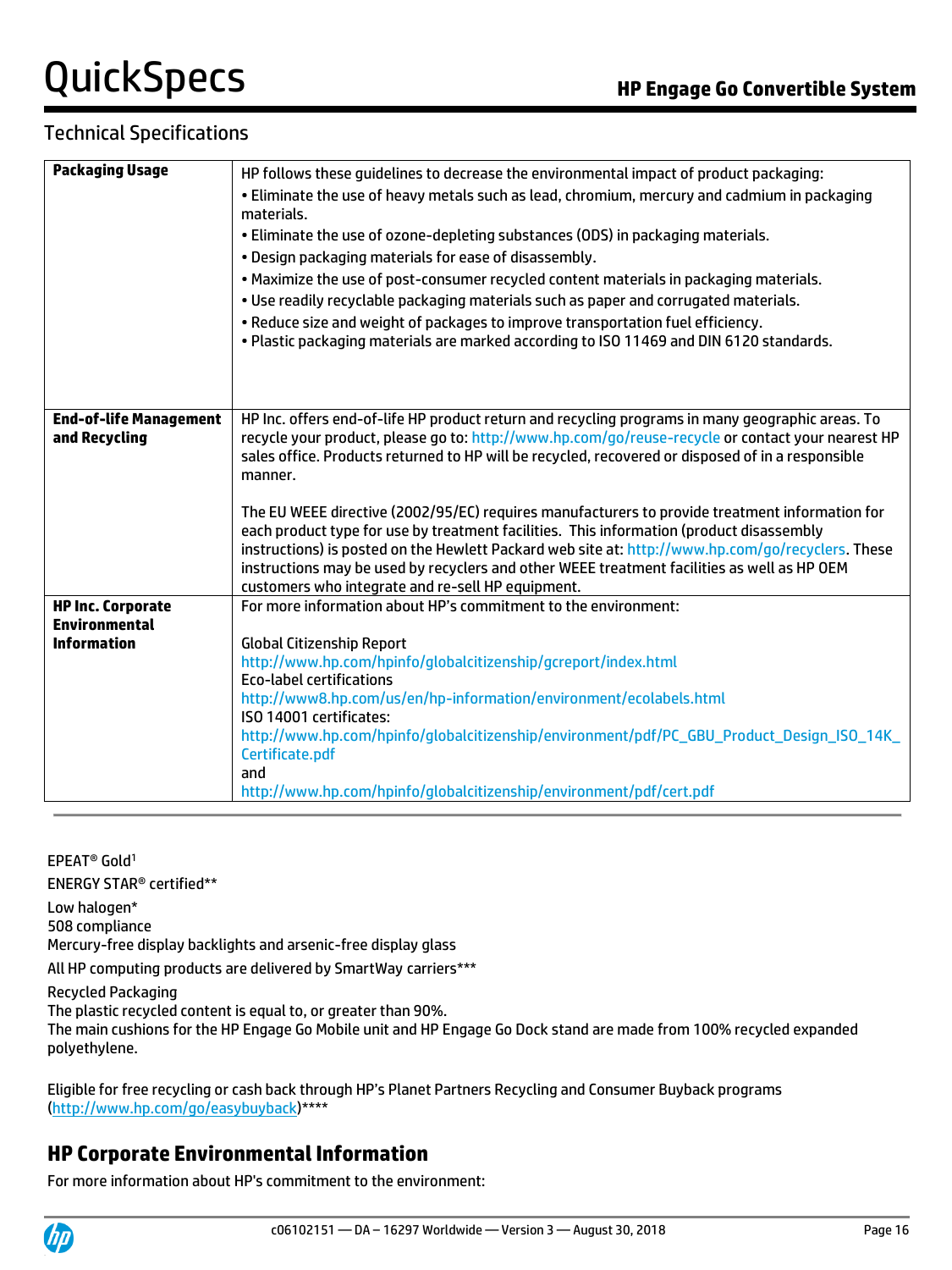## Technical Specifications

Global Citizenship Report

<http://www.hp.com/hpinfo/globalcitizenship/gcreport/index.html>

Environment website[: http://www.hp.com/environment](http://www.hp.com/environment)

1. EPEAT® registered where applicable. EPEAT registration varies by country. See www.epeat.net for registration status by country. See HP's 3rd party option store for solar energy accessory at www.hp.com/go/options.

\* External power supplies, power cords, cables and peripherals are not Low Halogen. Service parts obtained after purchase may not be Low Halogen.

\*\* ENERGY STAR® is a registered trademark of the U.S. Environmental Protection Agency.

\*\*\* Designation based on actions to reduce transportation-related emissions. SmartWay: US only. (14e) Free recycling in select countries.

\*\*\*\* Program may not be available in your area. Check http://www.hp.com/go/recycling to see if HP offers free recycling in your area

## **COUNTRY OF ORIGIN**

China

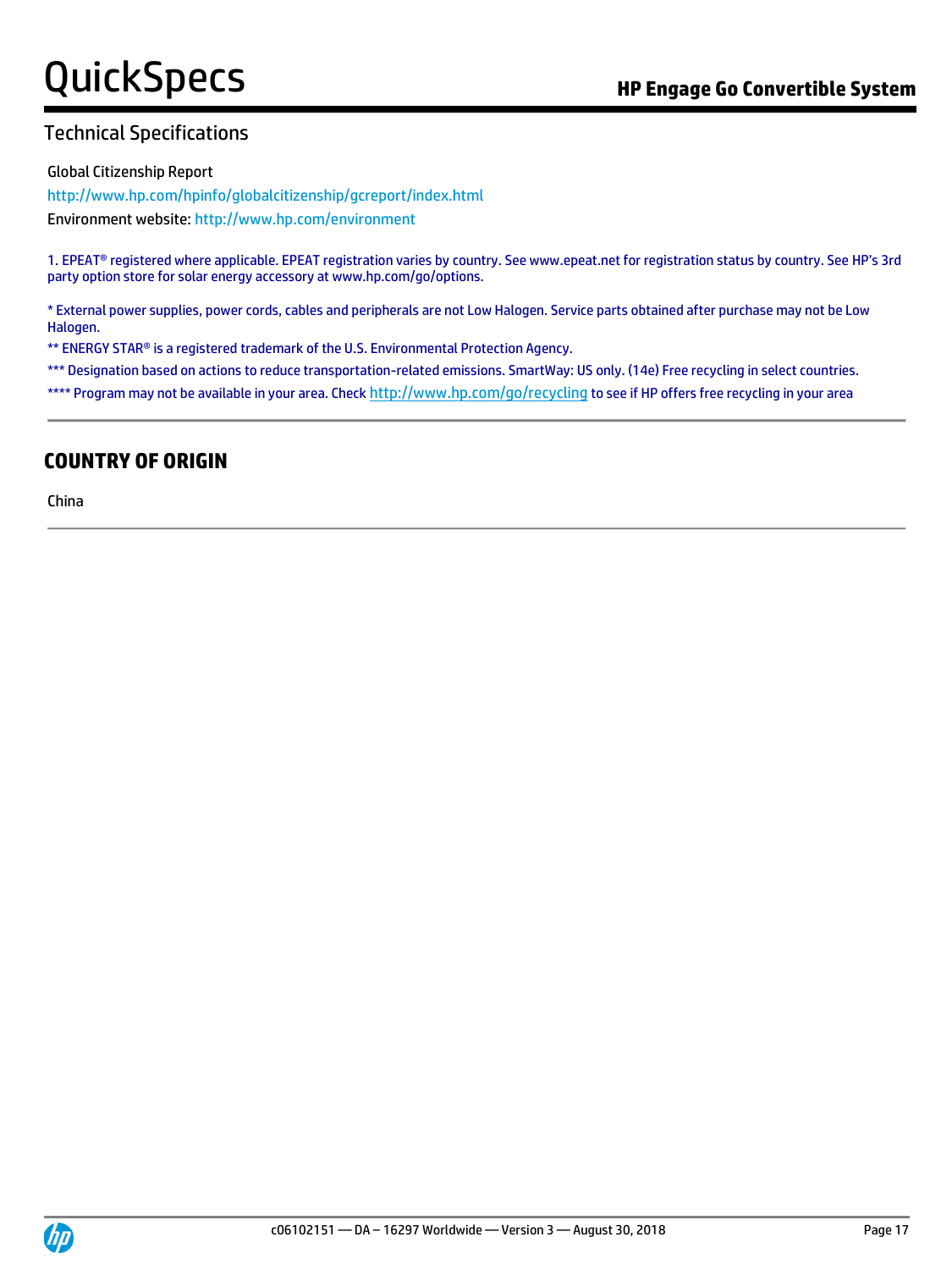## Options and Accessories (sold separately and availability may vary by country)

| <u>Type</u>                                           | <b>Description</b>                              | Part#          |
|-------------------------------------------------------|-------------------------------------------------|----------------|
| Case                                                  | HP Engage Go Mobile Retail Case                 | 3VM86AA        |
|                                                       | HP Engage Go Mobile Retail Case w/ MSR          | 3VM87AA        |
| <b>Docking</b>                                        | <b>HP Engage Go Dock Black</b>                  | 5JG51AA        |
|                                                       | <b>HP Engage Go Dock White</b>                  | 5JG52AA        |
| Input/Output                                          | HP Engage Go Advanced I/O Connectivity Base     | <b>1UN12AA</b> |
|                                                       | HP Engage Go Basic I/O Connectivity Base        | <b>1UN11AA</b> |
| <b>Printer</b>                                        | HP Engage Go Serial USB Thermal Printer         | <b>1RL96AA</b> |
|                                                       | <b>HP Ethernet Network Receipt Printer</b>      | M2D54AA        |
|                                                       | HP Value Serial/USB Receipt Printer II          | X3B46AA        |
|                                                       | HP PUSB Thermal Receipt Printer                 | FK224AA        |
|                                                       | Epson TMT88V Serial USB Thermal Receipt Printer | D9Z52AA        |
| <b>Cable kits for standalone</b>                      | HP Engage Go Printer USB + Pwr Adpter           | 1RM02AA        |
| printer                                               | HP Engage Go Printer Serial + Pwr Adptr         | 1RM03AA        |
|                                                       | HP Engage Go Printer PUSB Y Cable               | <b>BM477AA</b> |
|                                                       | HP Engage Go Printer Serial + PUSB Pw only      | 1RM05AA        |
| <b>Barcode Scanners</b>                               | HP Engage Go 2D Barcode Scanner                 | 1RL97AA        |
|                                                       | <b>HP Linear Barcode Scanner II</b>             | Z1Z36AA        |
|                                                       | <b>HP Imaging Barcode Scanner</b>               | <b>BW868AA</b> |
|                                                       | <b>HP Presentation Barcode Scanner</b>          | QY439AA        |
|                                                       | <b>HP Wireless Barcode Scanner</b>              | E6P34AA        |
| <b>Cash Drawers</b>                                   | HP Flip Top Cash Drawer                         | <b>BW867AA</b> |
|                                                       | HP Heavy Duty Cash Drawer                       | <b>FK182AA</b> |
|                                                       | <b>HP Standard Duty Cash Drawer</b>             | QT457AA        |
|                                                       | HP USB Standard Duty Cash Drawer                | <b>E8E45AA</b> |
|                                                       | HP Standard Duty Till Insert w/ Lockable Lid    | QT458AA        |
|                                                       | HP Cable Pack for Dual HP Cash Drawers          | QT538AA        |
| I/O Devices, I/O Adapters                             | HP USB Business Slim Keyboard                   | N3R87AA        |
|                                                       | HP USB 1000dpi Laser Mouse                      | QY778AA        |
|                                                       | HP Engage Go Fingerprint Reader                 | <b>1RL98AA</b> |
| Pen                                                   | Wacom Pen w/ Bluetooth <sup>®</sup>             | <b>TBD</b>     |
|                                                       | Wacom Pen w/o Bluetooth <sup>®</sup>            | <b>TBD</b>     |
| <b>Graphics Video Adapters &amp;</b><br><b>Cables</b> | HP Type-C to VGA Adapter                        | N9K76AA        |

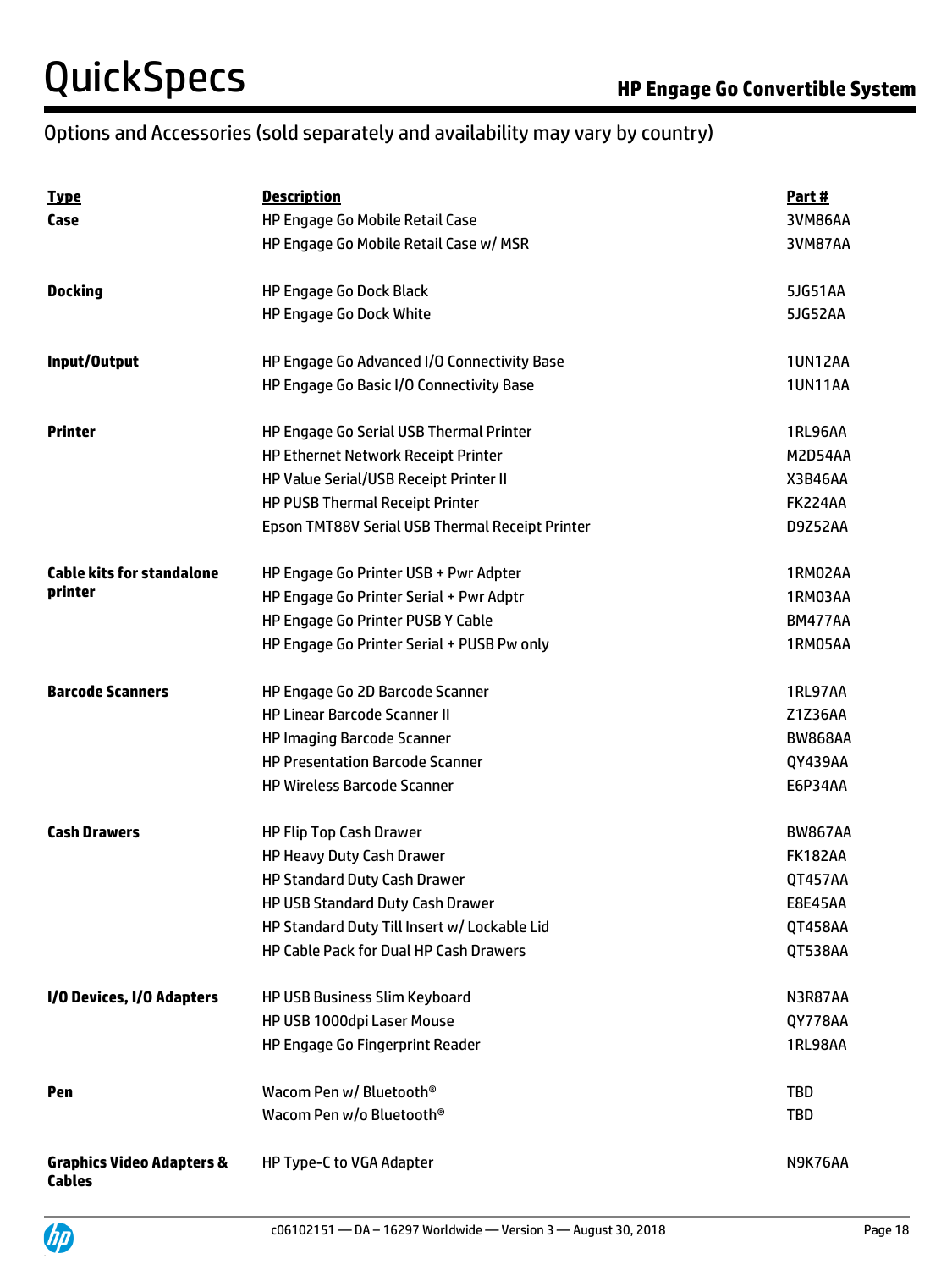## Options and Accessories (sold separately and availability may vary by country)

| <b>Display</b> | HP Engage Go 10.1 in Touch Display<br>HP Engage Go 10.1 in Non-Touch Display | 1XD81AA<br>1XD80AA |  |
|----------------|------------------------------------------------------------------------------|--------------------|--|
| <b>Power</b>   | HP 65W USB-C™ AC Adapter                                                     | <b>TBD</b>         |  |

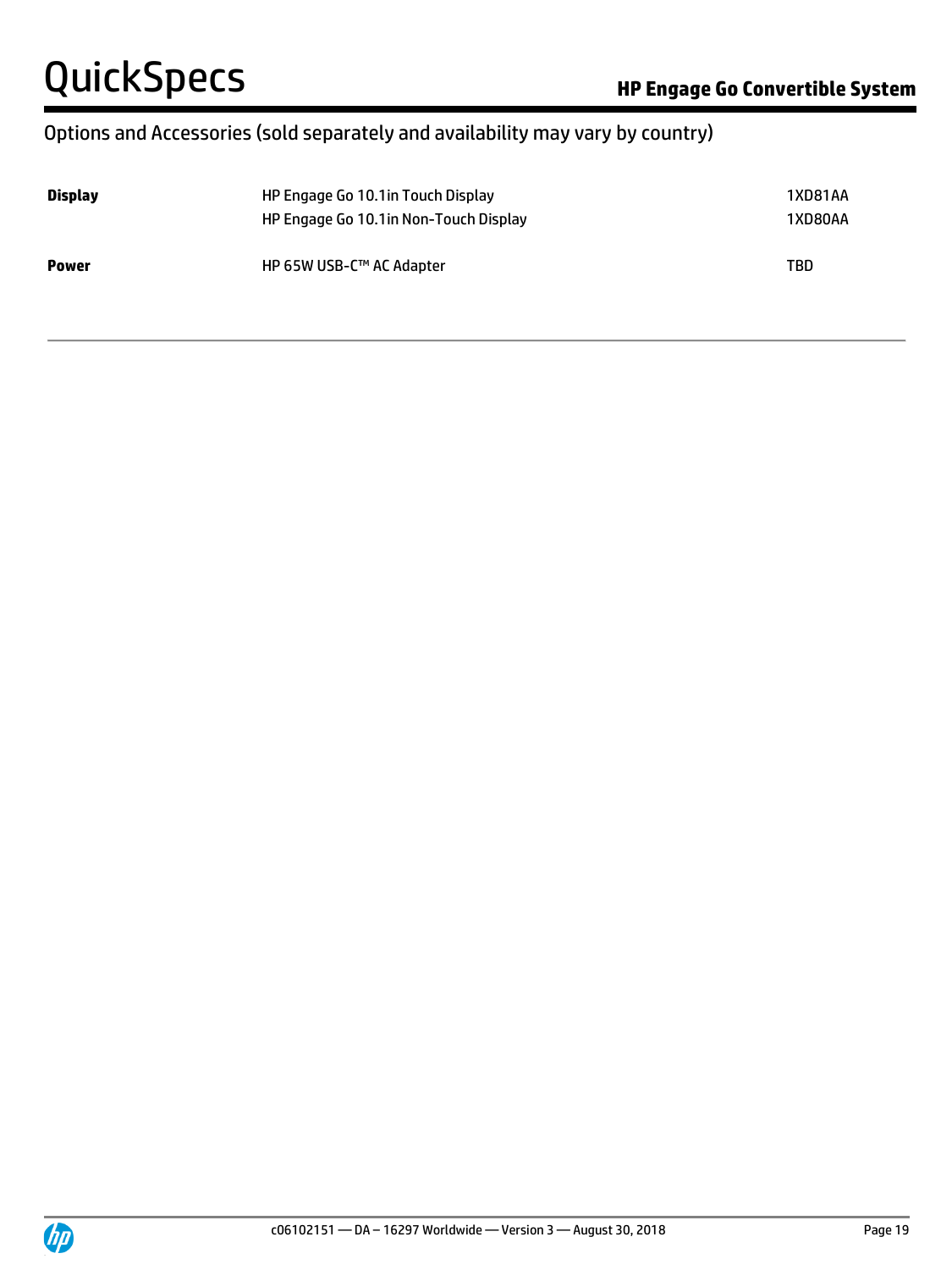### Summary of Changes

| Date of change:        | <b>Version History:</b> |         | Description of change:                           |
|------------------------|-------------------------|---------|--------------------------------------------------|
| August 20, 2018        | From v1 to v2           | Changed | <b>IFormat</b>                                   |
| <b>August 30, 2018</b> | From v2 to v3           | Added   | <b>Footnotes for Power and Software sections</b> |